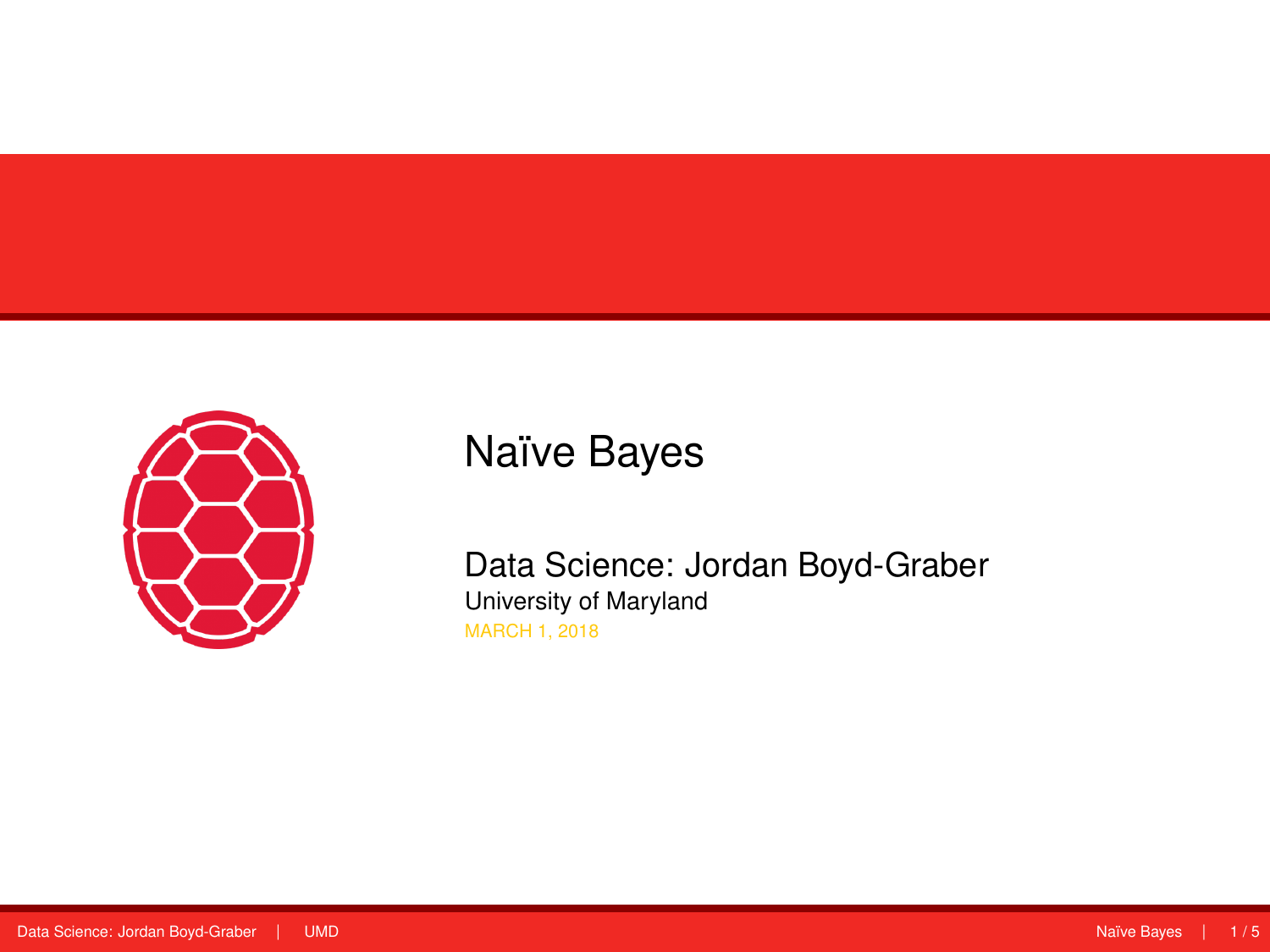## **Naïve Bayes**

$$
P(c|d) \propto
$$
  
 
$$
P(c) \prod_{1 \leq i \leq n_d} P(w_i|c) \quad (1)
$$

$$
\hat{P}(c_j) = \frac{N_c + 1}{N + |C|} \qquad (2)
$$

$$
\hat{P}(w|c) = \frac{T_{cw} + 1}{\sum w' T_{cw'} + |V|}
$$
(3)

| Color  | Type   | Origin   | Stolen |
|--------|--------|----------|--------|
| red    | sports | domestic | Y      |
| red    | sports | domestic | N      |
| red    | sports | domestic | Y      |
| yellow | sports | domestic | N      |
| yellow | sports | imported | Y      |
| yellow | SUV    | imported | N      |
| yellow | SUV    | imported | Y      |
| yellow | SUV    | domestic | N      |
| red    | suv    | imported | N      |
| red    | sports | imported |        |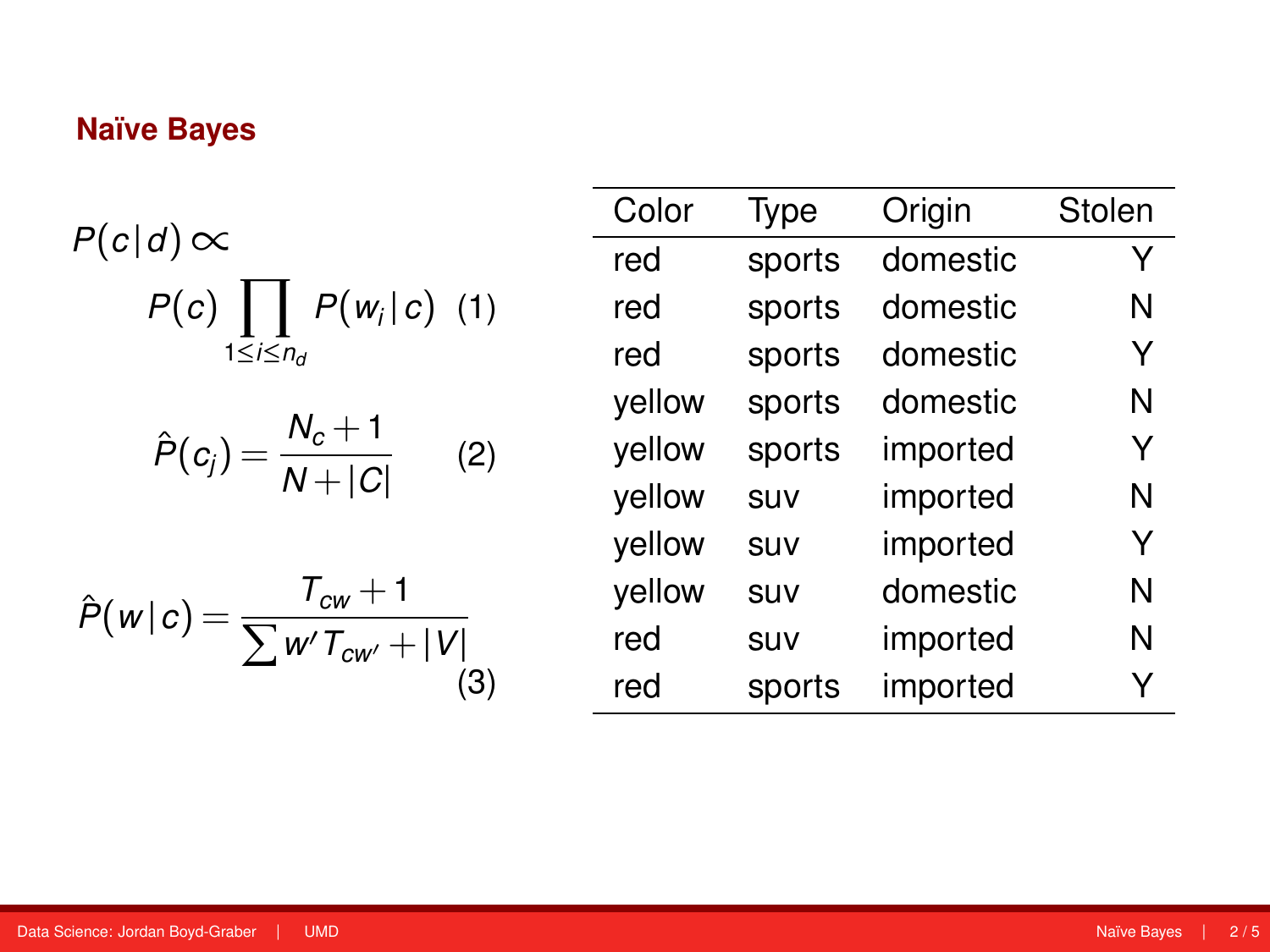## **Naïve Bayes**

$$
P(c|d) \propto
$$
  
 
$$
P(c) \prod_{1 \leq i \leq n_d} P(w_i|c) \quad (1)
$$

$$
\hat{P}(c_j) = \frac{N_c + 1}{N + |C|} \qquad (2)
$$

$$
\hat{P}(w|c) = \frac{T_{cw} + 1}{\sum w' T_{cw'} + |V|}
$$
(3)

| Color  | Type   | Origin   | Stolen |
|--------|--------|----------|--------|
| red    | sports | domestic | Y      |
| red    | sports | domestic | N      |
| red    | sports | domestic | Y      |
| yellow | sports | domestic | N      |
| yellow | sports | imported | Y      |
| yellow | SUV    | imported | N      |
| yellow | SUV    | imported | Y      |
| yellow | SUV    | domestic | N      |
| red    | suv    | imported | N      |
| red    | sports | imported | Y      |

## **Estimate**

$$
\hat{P}(f = \text{red} \mid c = \text{stolen}), \ \hat{P}(f = \text{red} \mid c = \neg \text{stolen}), \ \hat{P}(t = \text{sur} \mid c = \text{stolen}), \newline \hat{P}(t = \text{sur} \mid c = \neg \text{stolen}), \ \hat{P}(o = \text{domestic} \mid c = \text{stolen}), \ \hat{P}(o = \text{domestic} \mid c = \neg \text{stolen})
$$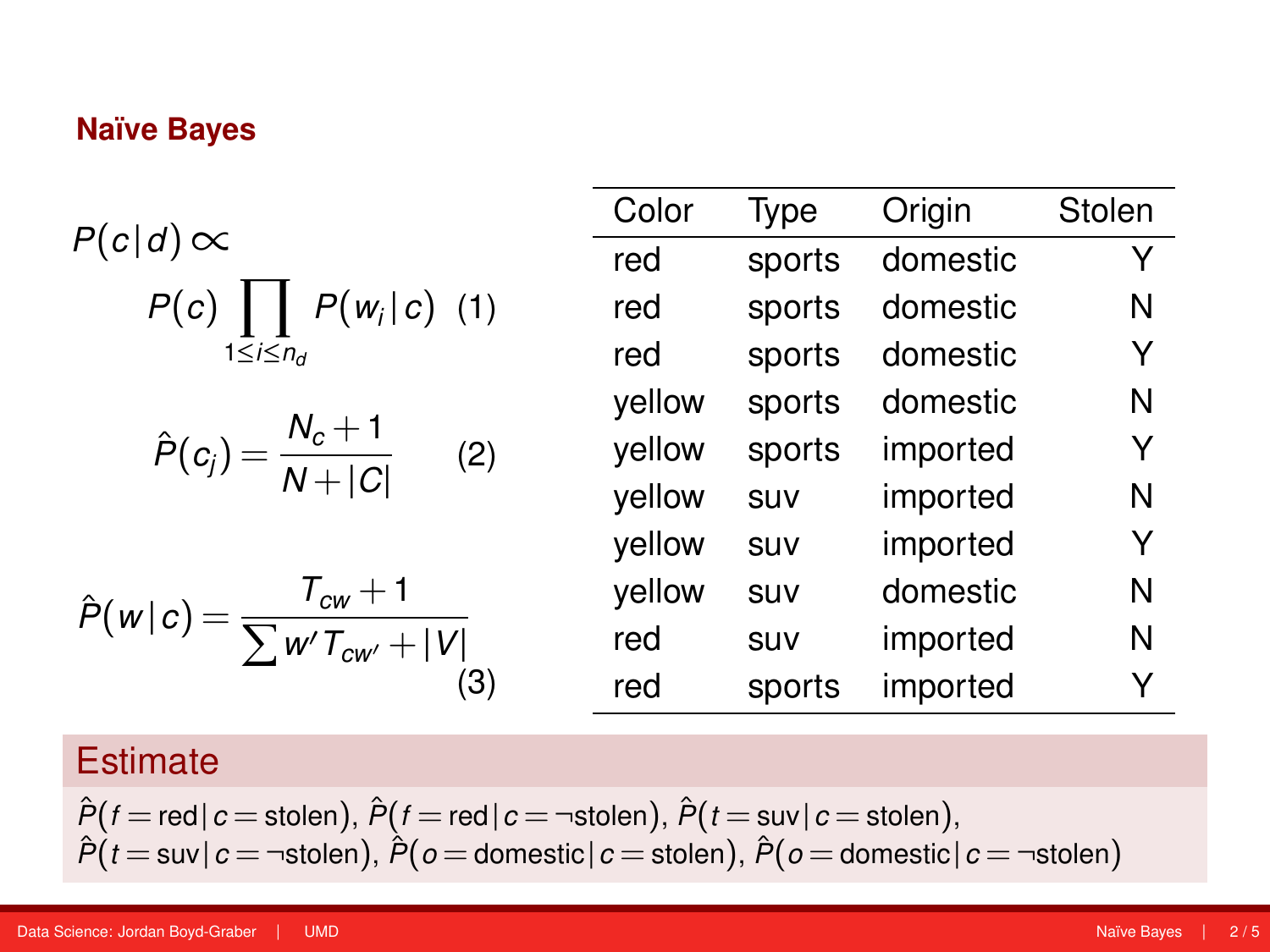$$
\bullet \ \hat{P}(f = \text{red} \mid c = \text{stolen})
$$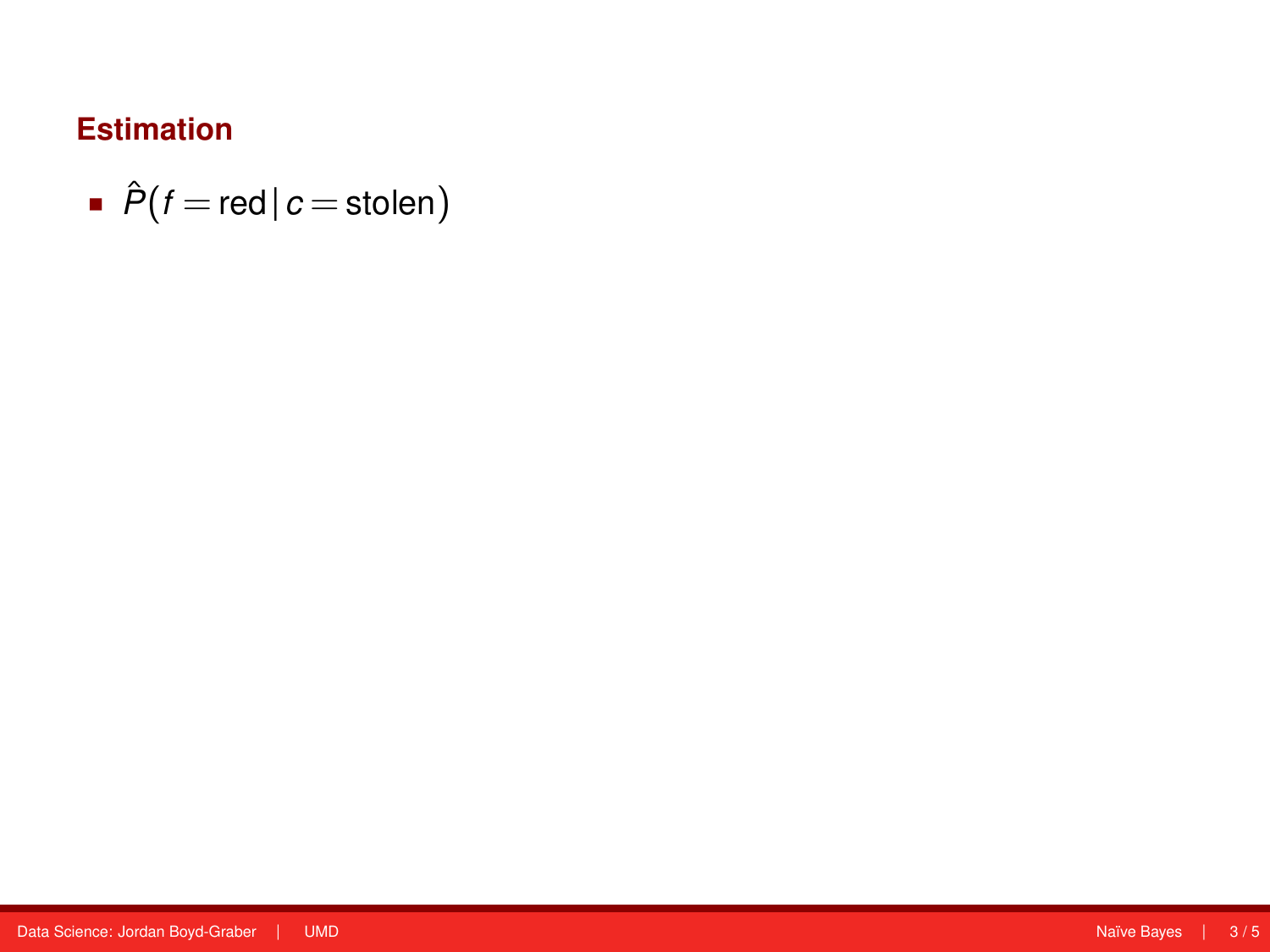$$
\bullet \ \hat{P}(f = \text{red} \mid c = \text{stolen})
$$

$$
\frac{3+1}{5+2}=\frac{5}{7}
$$

(4)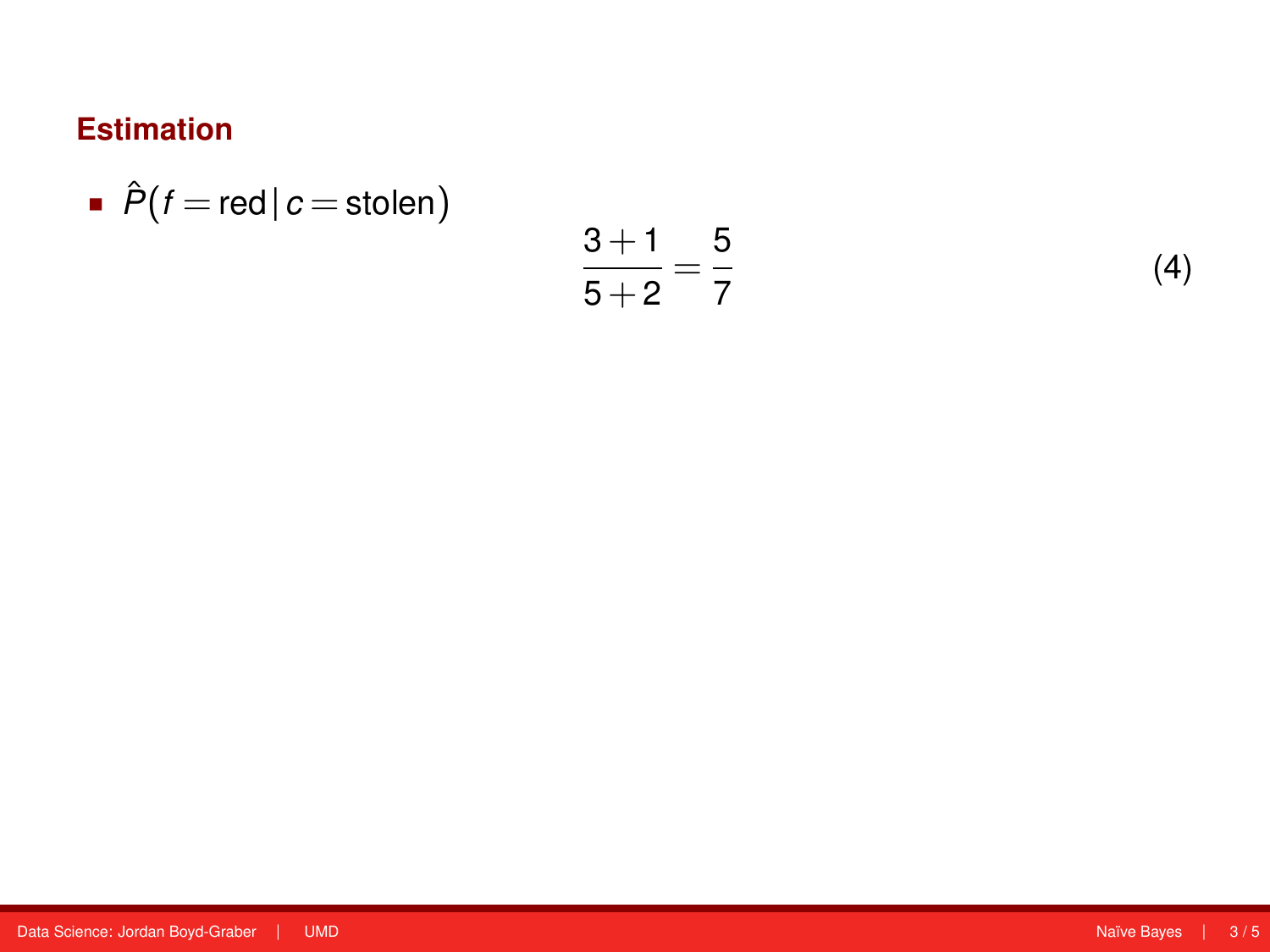$$
\bullet \ \hat{P}(f = \text{red} \, | \, c = \text{stolen})
$$

$$
\frac{3+1}{5+2}=\frac{5}{7}
$$

(4)

 $\hat{P}(f = \text{red} | c = \neg \text{stolen})$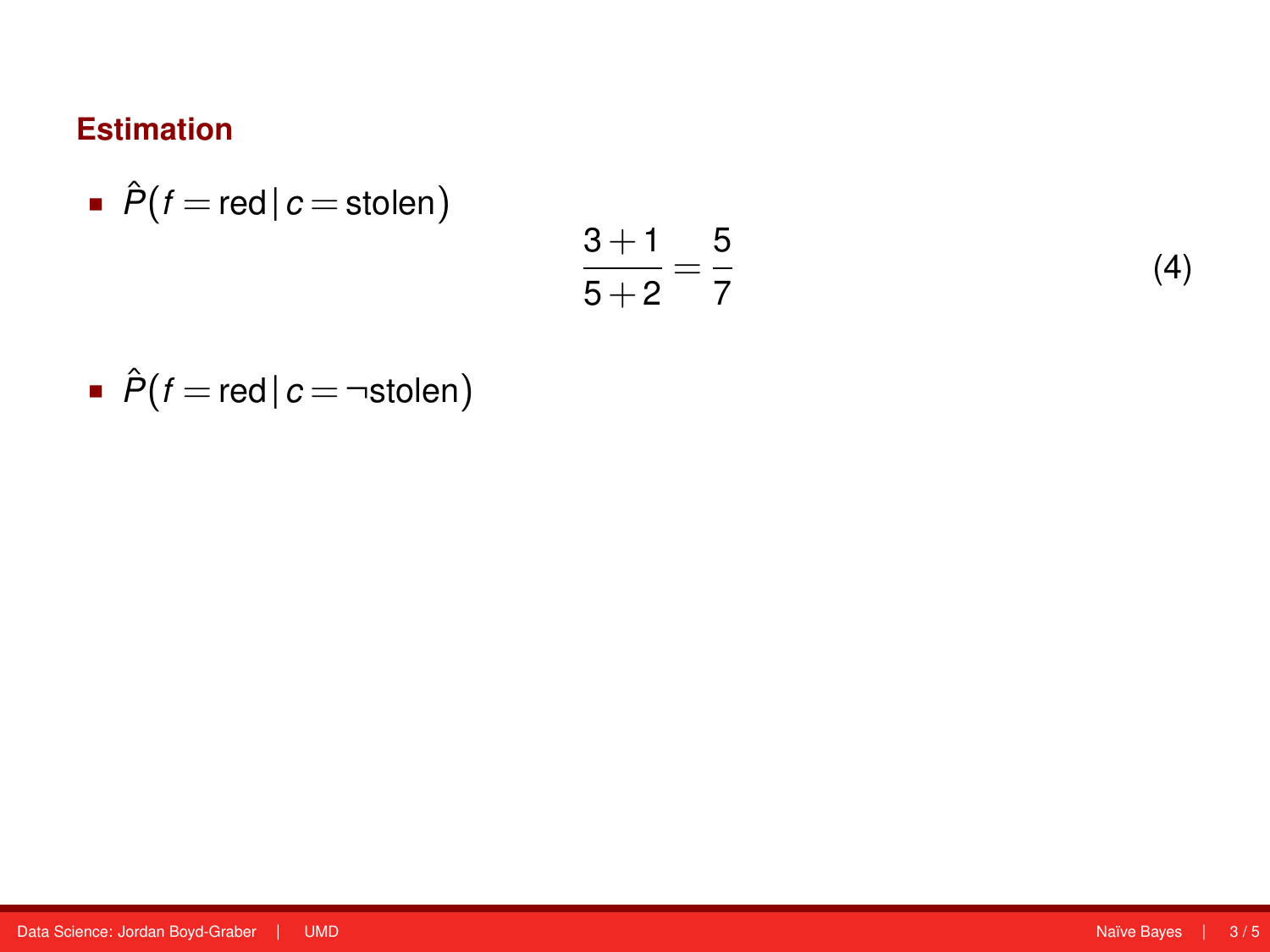$$
\bullet \ \hat{P}(f = \text{red} \, | \, c = \text{stolen})
$$

$$
\frac{3+1}{5+2} = \frac{5}{7}
$$
  

$$
\frac{2+1}{5+2} = \frac{3}{7}
$$

$$
\bullet \ \hat{P}(f = \text{red} \, | \, c = \neg \text{stolen})
$$

(4)

(5)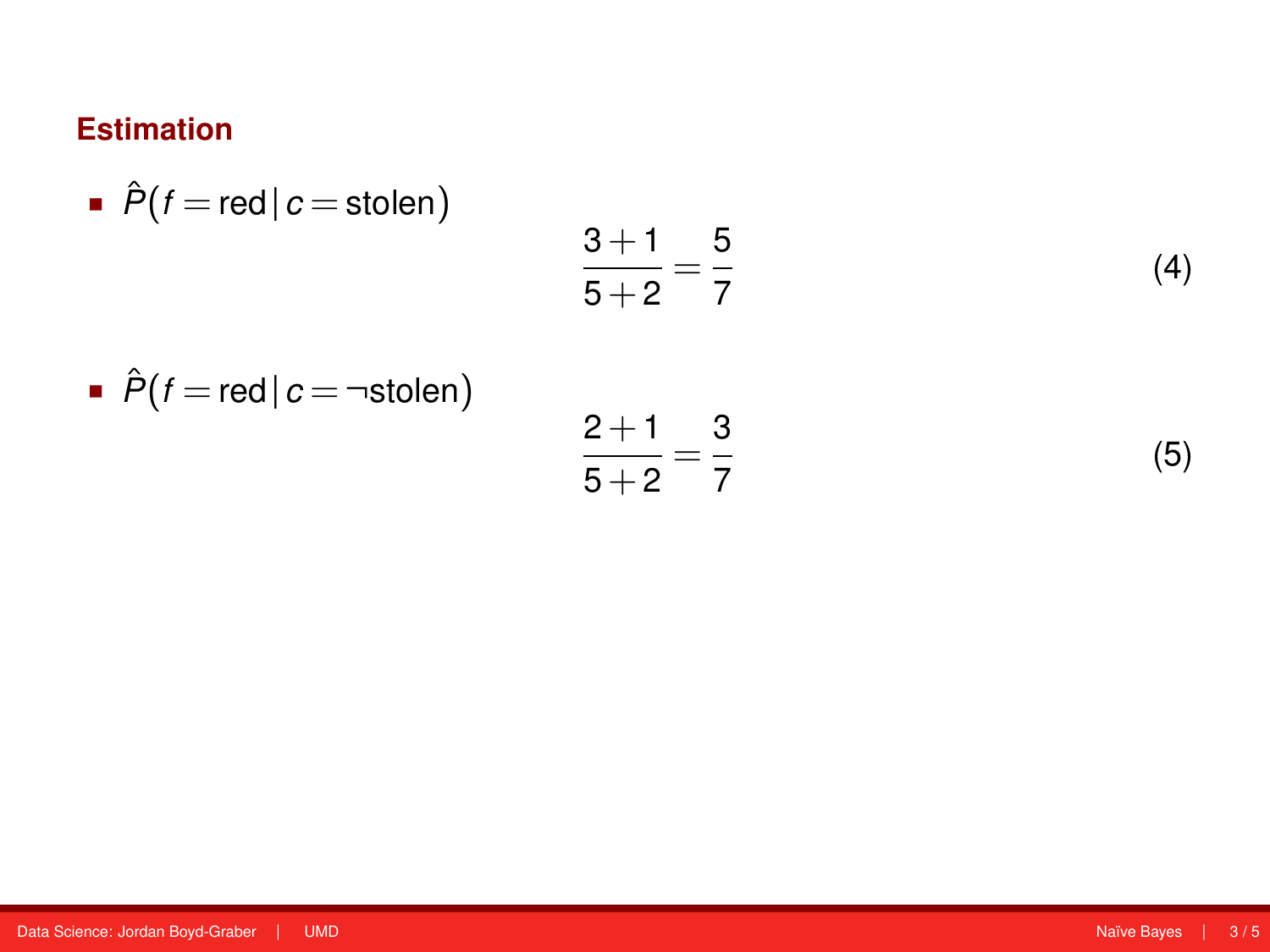• 
$$
\hat{P}(f = \text{red} | c = \text{stolen})
$$
  
\n•  $\hat{P}(f = \text{red} | c = \text{stolen})$   
\n•  $\hat{P}(f = \text{red} | c = \text{stolen})$   
\n $\frac{2+1}{5+2} = \frac{3}{7}$  (5)

$$
\bullet \ \hat{P}(t = \text{sur} \, | \, c = \text{stolen})
$$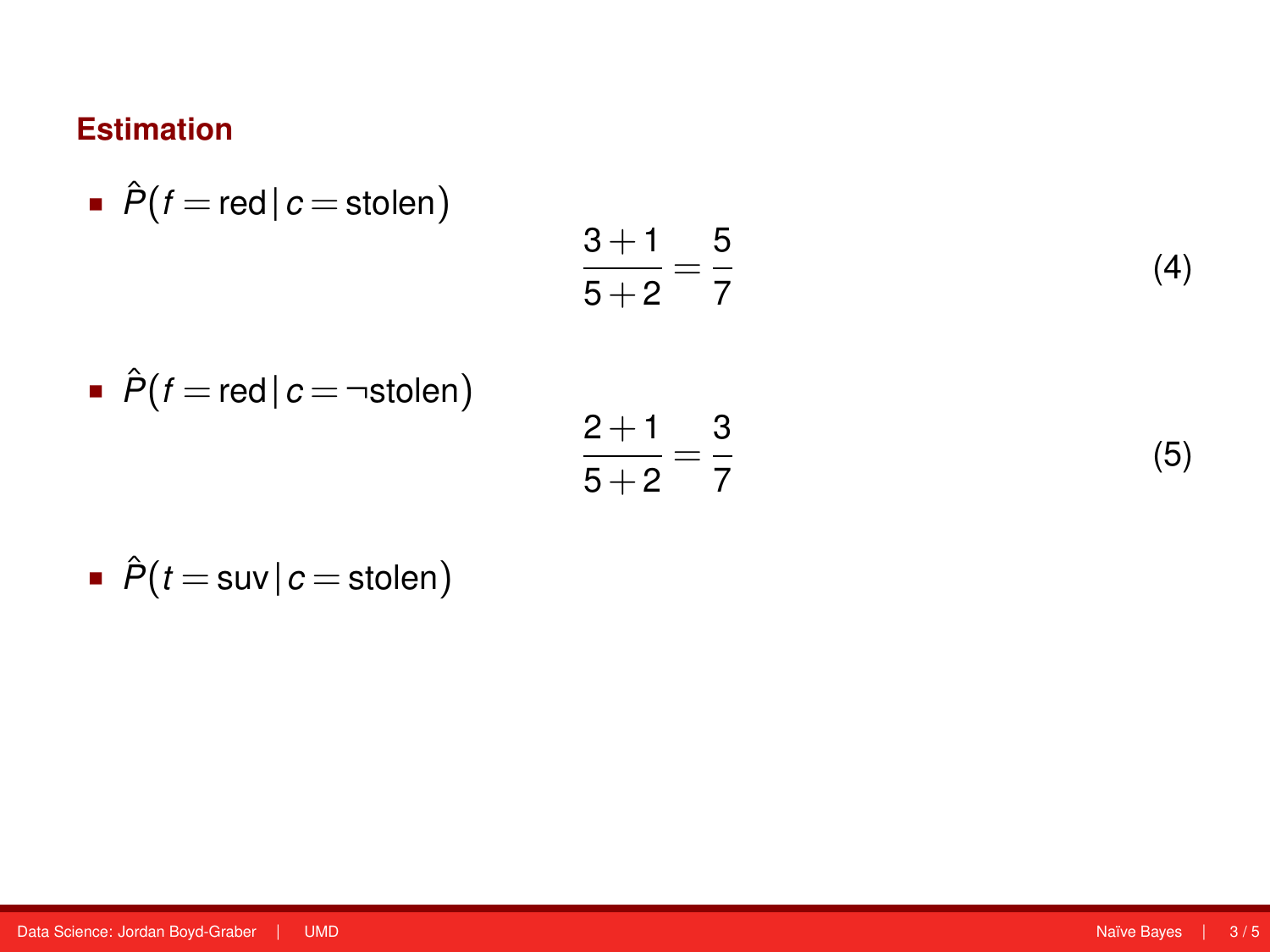\n- \n
$$
\hat{P}(t = \text{red} | c = \text{stolen})
$$
\n
$$
\frac{3+1}{5+2} = \frac{5}{7}
$$
\n
\n- \n
$$
\hat{P}(t = \text{red} | c = \text{stolen})
$$
\n
$$
\frac{2+1}{5+2} = \frac{3}{7}
$$
\n
\n- \n
$$
\hat{P}(t = \text{sur} | c = \text{stolen})
$$
\n
$$
\frac{1+1}{5+2} = \frac{2}{7}
$$
\n
\n- \n
$$
\frac{1+1}{5+2} = \frac{2}{7}
$$
\n
\n- \n
$$
\text{(6)}
$$
\n
\n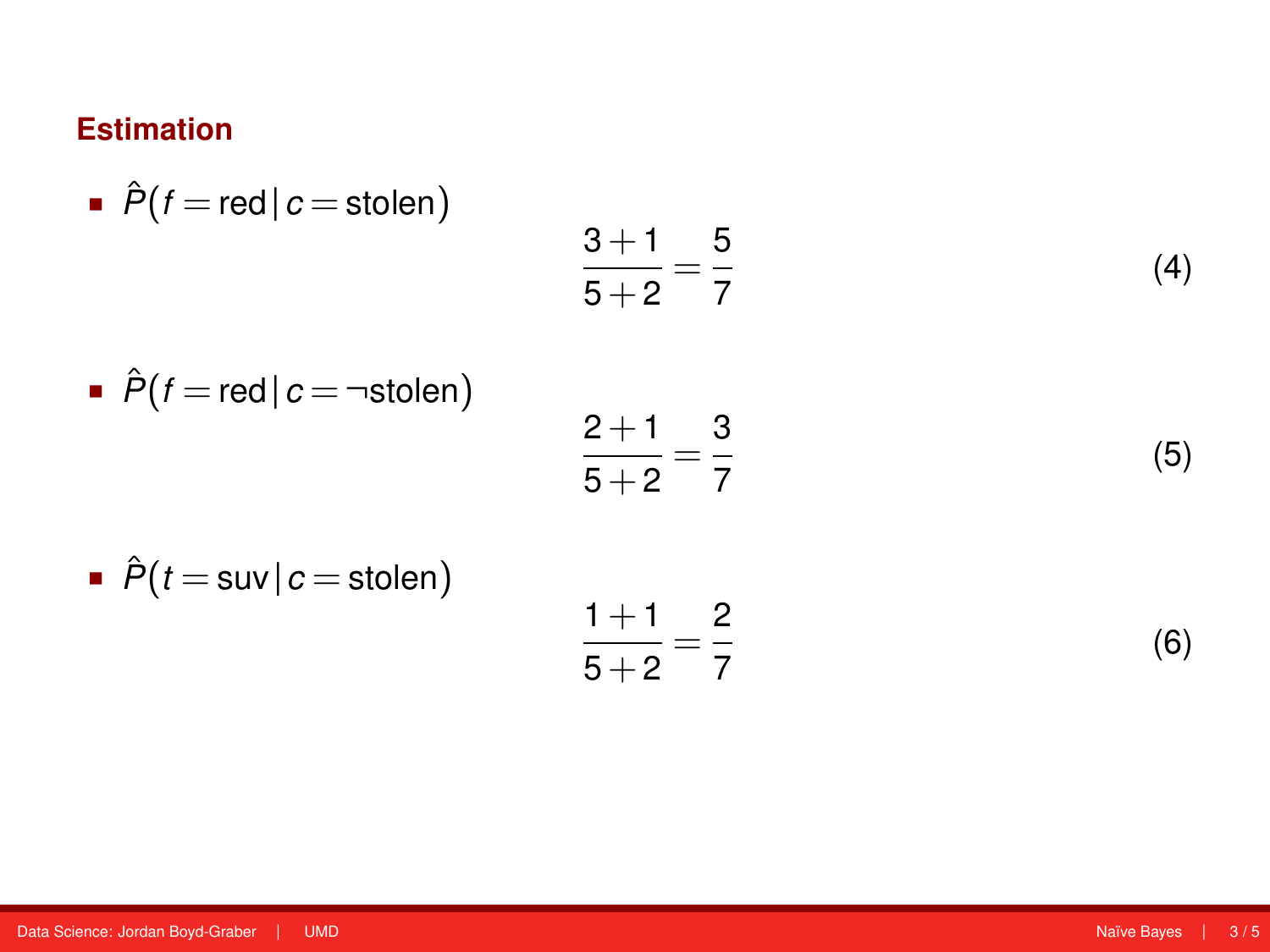\n- \n
$$
\hat{P}(f = \text{red} | c = \text{stolen})
$$
\n
$$
\frac{3+1}{5+2} = \frac{5}{7}
$$
\n
\n- \n
$$
\hat{P}(f = \text{red} | c = \text{stolen})
$$
\n
$$
\frac{2+1}{5+2} = \frac{3}{7}
$$
\n
\n- \n
$$
\hat{P}(t = \text{sur} | c = \text{stolen})
$$
\n
$$
\frac{1+1}{5+2} = \frac{2}{7}
$$
\n
\n- \n
$$
\frac{1+1}{5+2} = \frac{2}{7}
$$
\n
\n- \n
$$
\text{(6)}
$$
\n
\n

• 
$$
\hat{P}(t = \text{sur} | c = \neg \text{stolen})
$$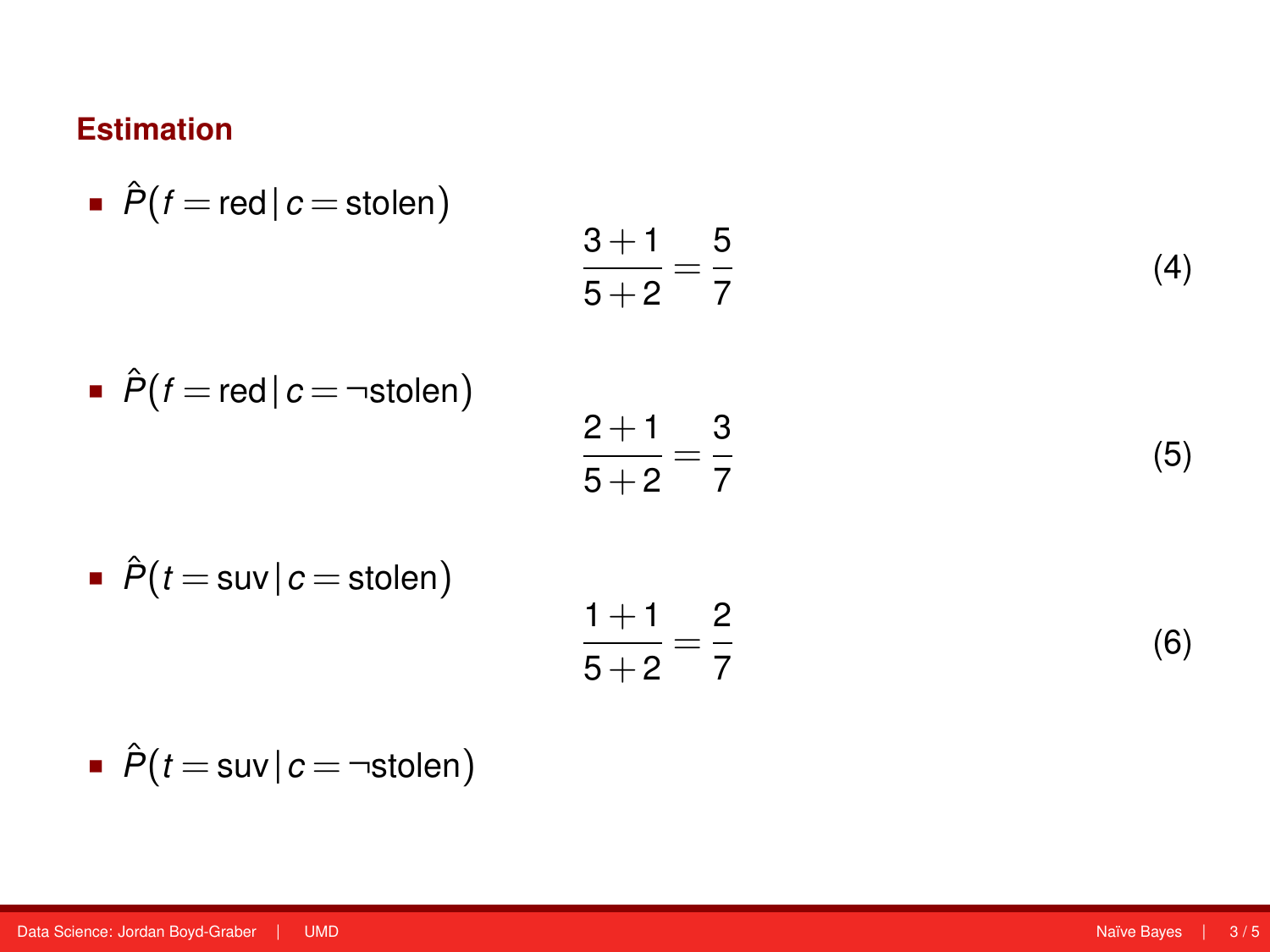\n- \n
$$
\hat{P}(f = \text{red} | c = \text{stolen})
$$
\n
$$
\frac{3+1}{5+2} = \frac{5}{7}
$$
\n
\n- \n
$$
\hat{P}(f = \text{red} | c = \text{-stolen})
$$
\n
$$
\frac{2+1}{5+2} = \frac{3}{7}
$$
\n
\n- \n
$$
\hat{P}(t = \text{sur} | c = \text{stolen})
$$
\n
$$
\frac{1+1}{5+2} = \frac{2}{7}
$$
\n
\n- \n
$$
\hat{P}(t = \text{sur} | c = \text{-stolen})
$$
\n
$$
\frac{3+1}{5+2} = \frac{4}{7}
$$
\n
\n- \n
$$
\frac{3+1}{5+2} = \frac{4}{7}
$$
\n
\n- \n
$$
\text{(6)}
$$
\n
\n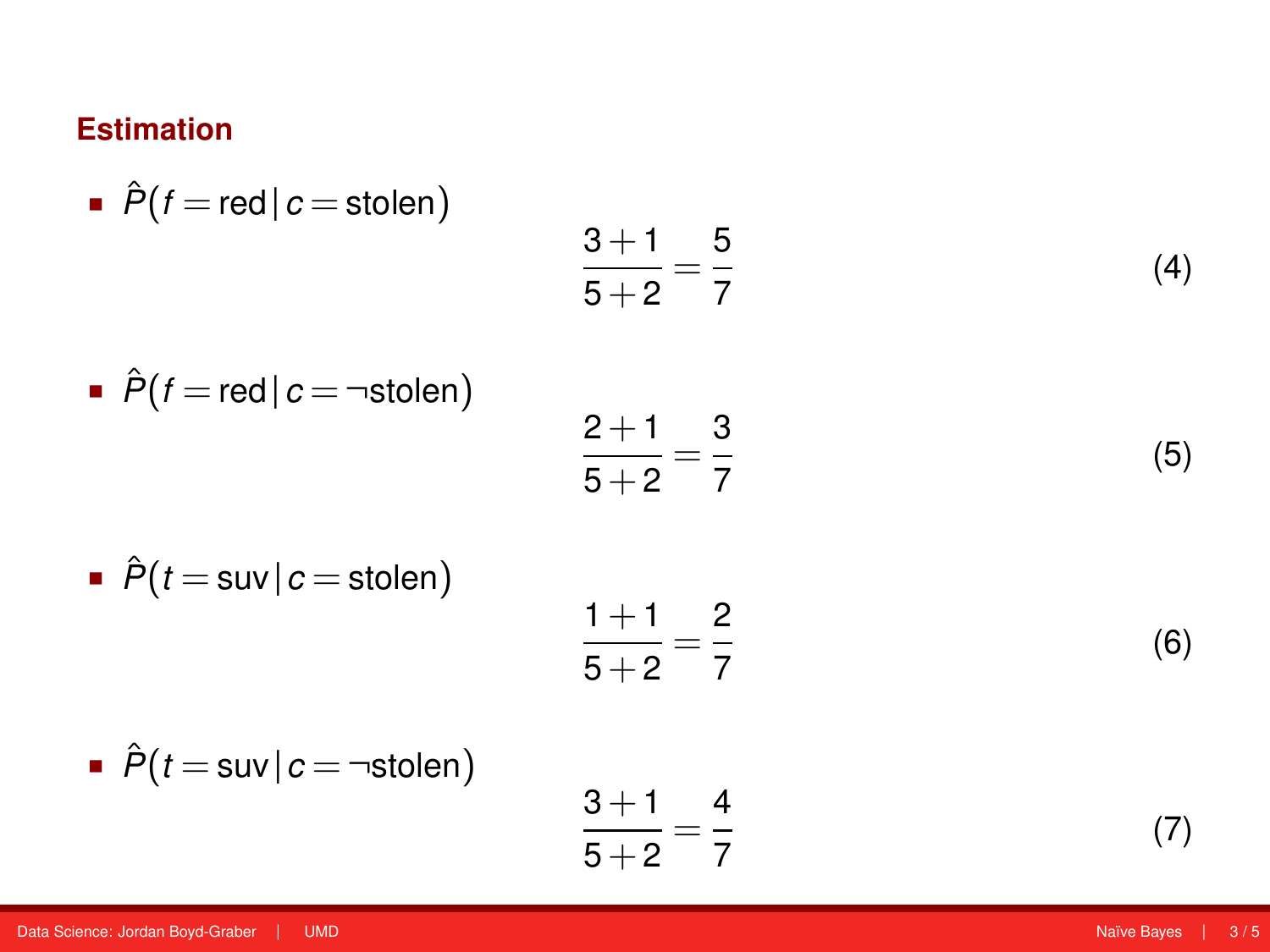$\hat{P}$ ( $o$  = domestic |  $c$  = stolen)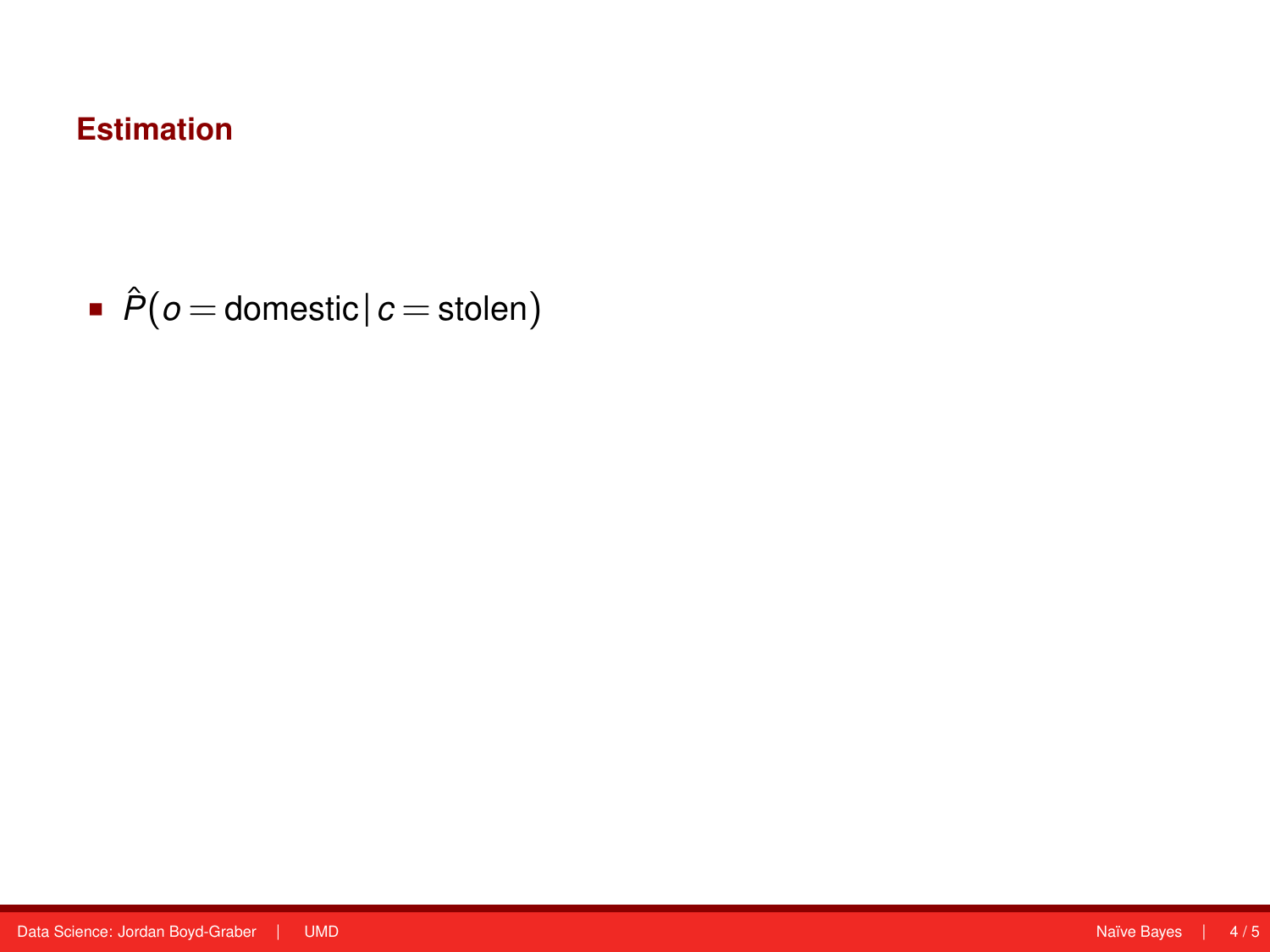$\hat{P}$ ( $o$  = domestic |  $c$  = stolen)

$$
\frac{2+1}{5+2} = \frac{3}{7}
$$

(8)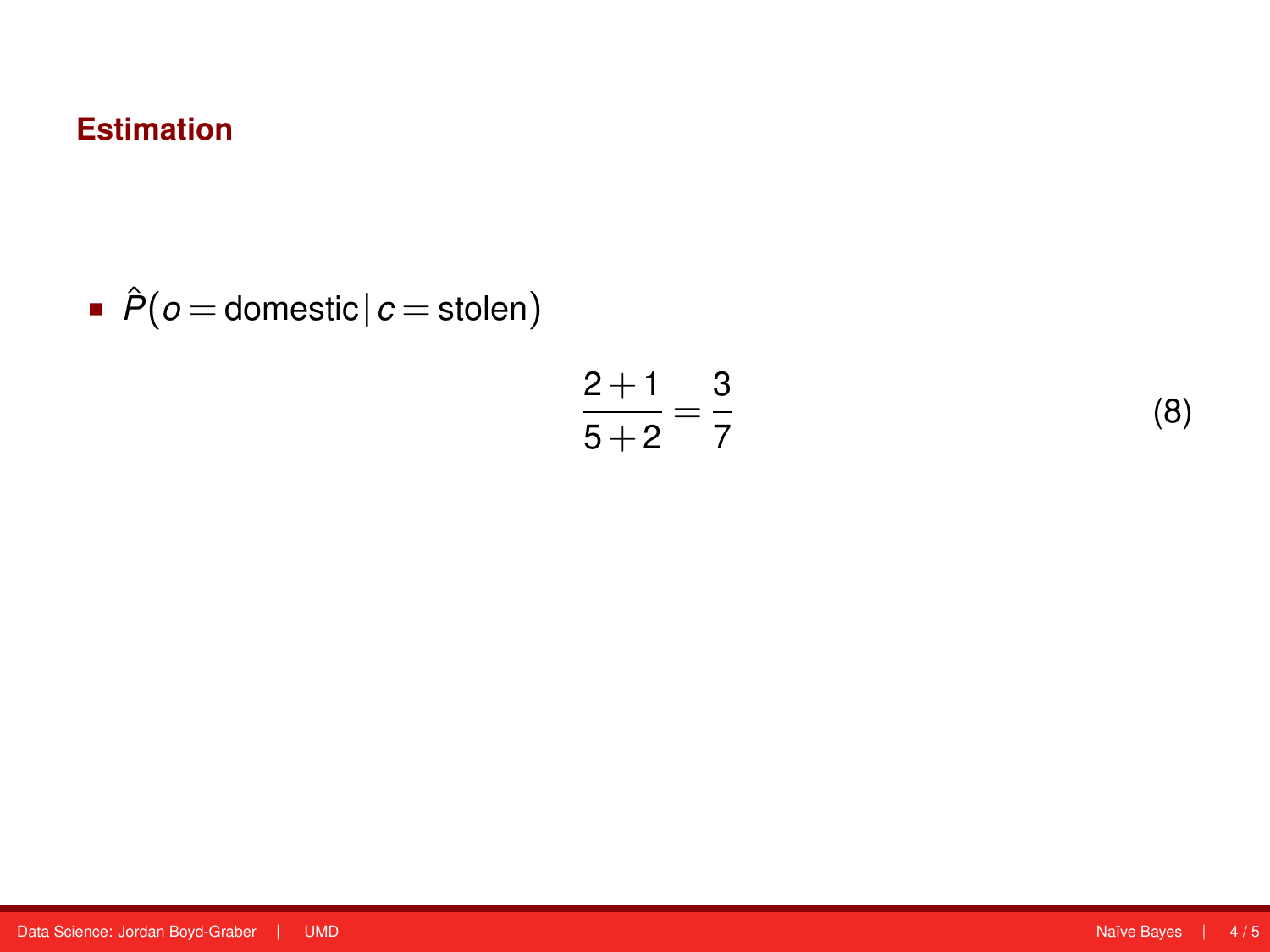\n- $$
\hat{P}(o = \text{domestic} | c = \text{stolen})
$$
\n

$$
\frac{2+1}{5+2} = \frac{3}{7}
$$

(8)

 $\hat{P}$ ( $o$  = domestic |  $c$  = ¬stolen)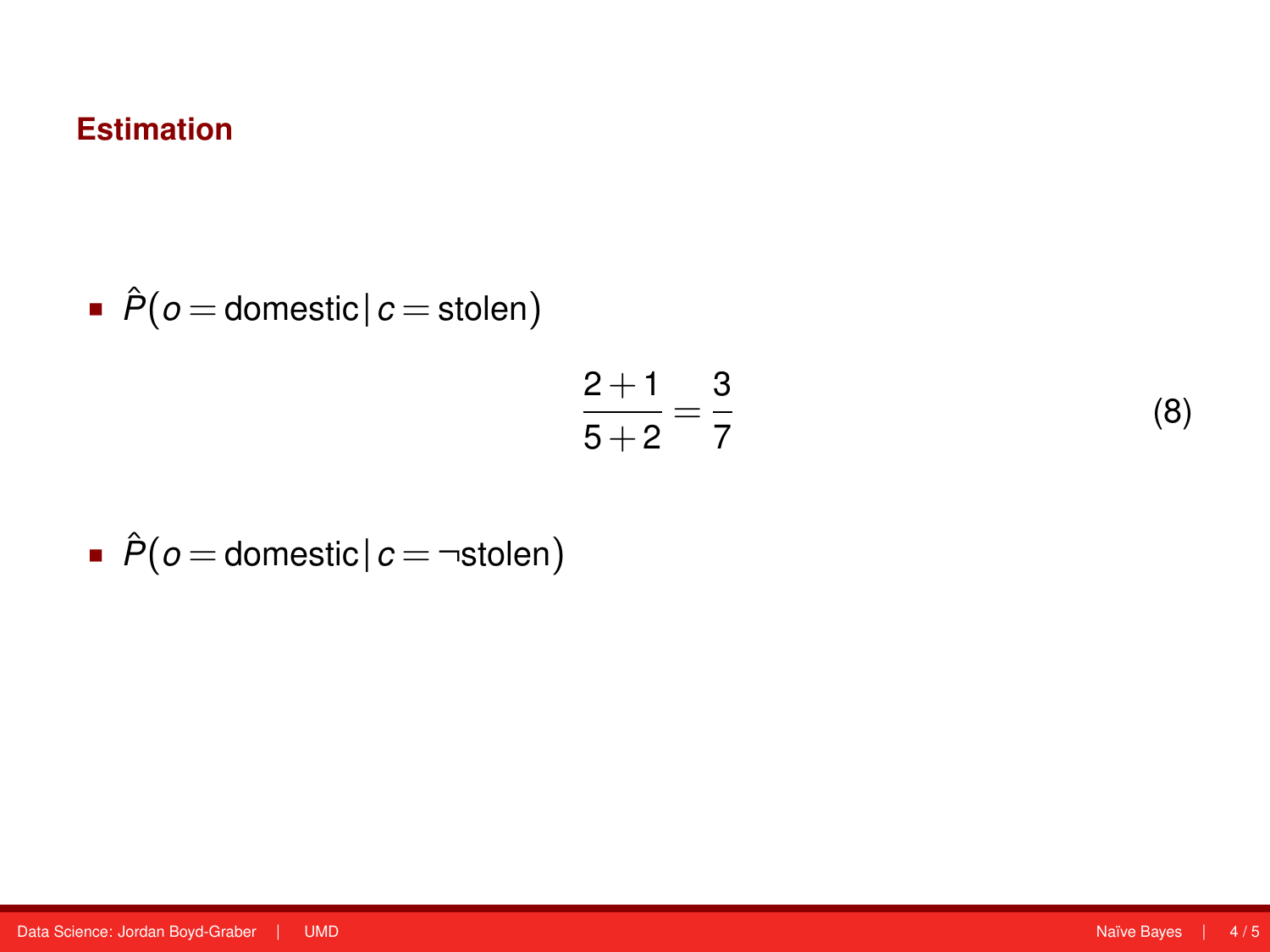• 
$$
\hat{P}(o = \text{domestic} | c = \text{stolen})
$$

$$
\frac{2+1}{5+2} = \frac{3}{7}
$$
 (8)

\n- $$
\hat{P}(o = \text{domestic} | c = \neg \text{stolen})
$$
\n

$$
\frac{3+1}{5+2} = \frac{4}{7}
$$
 (9)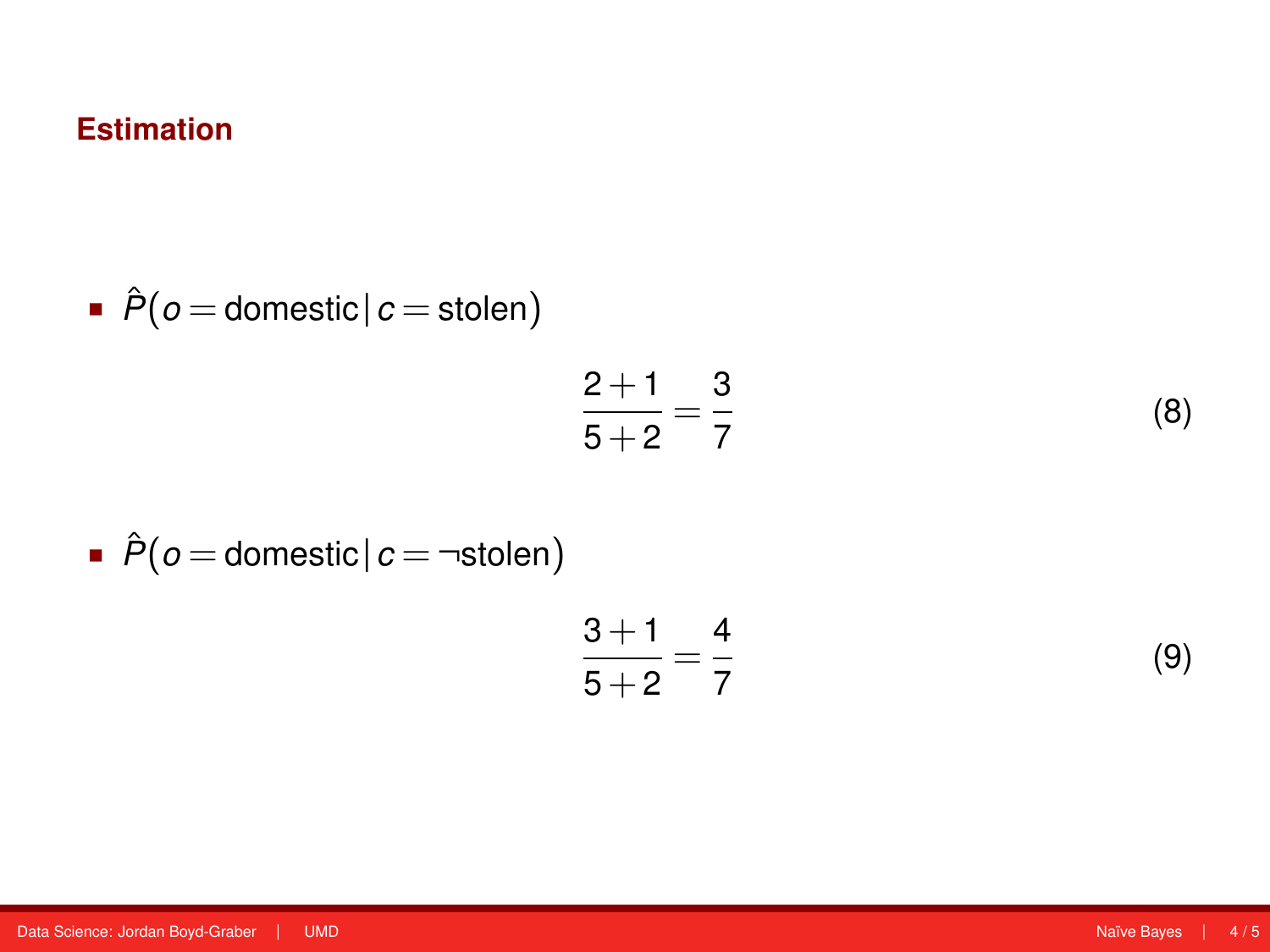**Classification: red domestic SUV**

$$
P(c = \text{stolen}|d) \propto P(c) \prod_{1 \le i \le n_d} P(w_i|c)
$$
(10)  
=  $\frac{6}{12} \frac{5}{7} \frac{3}{7} \frac{2}{7}$   
= 0.0437 (12)